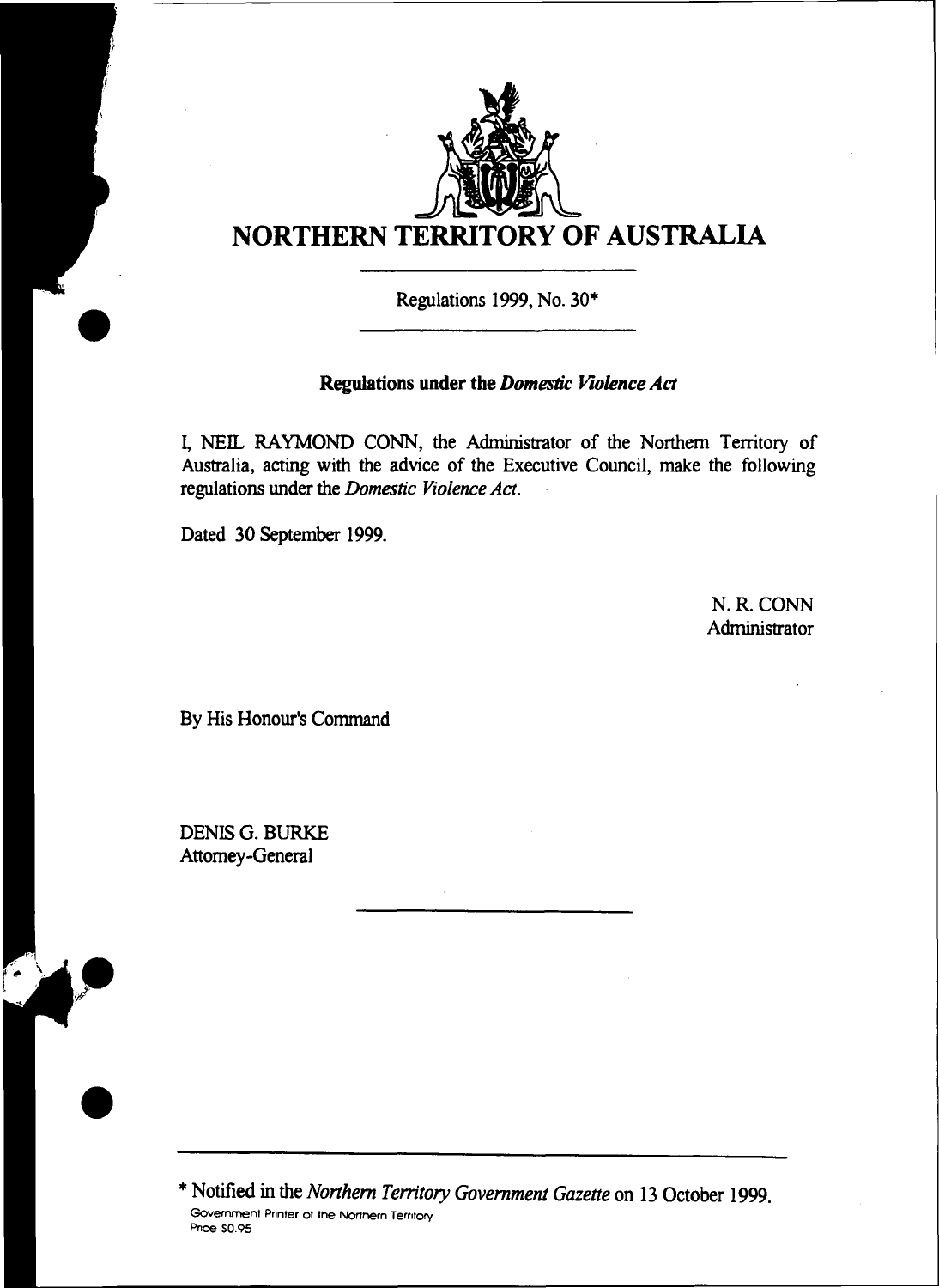## **AMENDMENTS OF DOMESTIC VIOLENCE REGULATIONS**

### **1. Principal Regulations**

**The Domestic Violence Regulations are in these Regulations referred to as the Principal Regulations.**

## **2. Commencement**

**These Regulations come into operation on the commencement of the** *Domestic Violence Amendment Act 1999.*

# **3. Schedule 1**

**Schedule 1 to the Principal Regulations is amended by orhitting the items relating to sections 18 and 20 of the Act and substituting the following:**

| "18             | Notice of registration of an external restraining order                                                   |      |
|-----------------|-----------------------------------------------------------------------------------------------------------|------|
| 18              | Order to adapt or modify an external restraining order<br>pursuant to section $18(2)$                     |      |
| 19C             | Application for cancellation of registration of a registered<br>New Zealand restraining order             |      |
| 19 <sub>C</sub> | Order for cancellation of registration of a registered<br>New Zealand restraining order                   | 3А   |
| 20              | Application for cancellation of registration or variation<br>of a registered interstate restraining order |      |
| 20              | Order for variation of a registered interstate restraining order                                          |      |
| 20              | Order for cancellation of registration of a registered<br>interstate restraining order                    | 3A". |

### **4. Schedule 2**

**Schedule 2 to the Principal Regulations is amended -**

**(a) by omitting from Form 2 "ANY ORDER MADE can be registered in another State or Territory without further notice to you and can be enforced . there." and substituting the following:**

**"A restraining order made in the Northern Territory may be registered and enforced, without notice to the defendant, in a State or another Territory of the Commonwealth or in New Zealand if there is a law in force in the relevant jurisdiction to provide for the registration and enforcement of the order.";**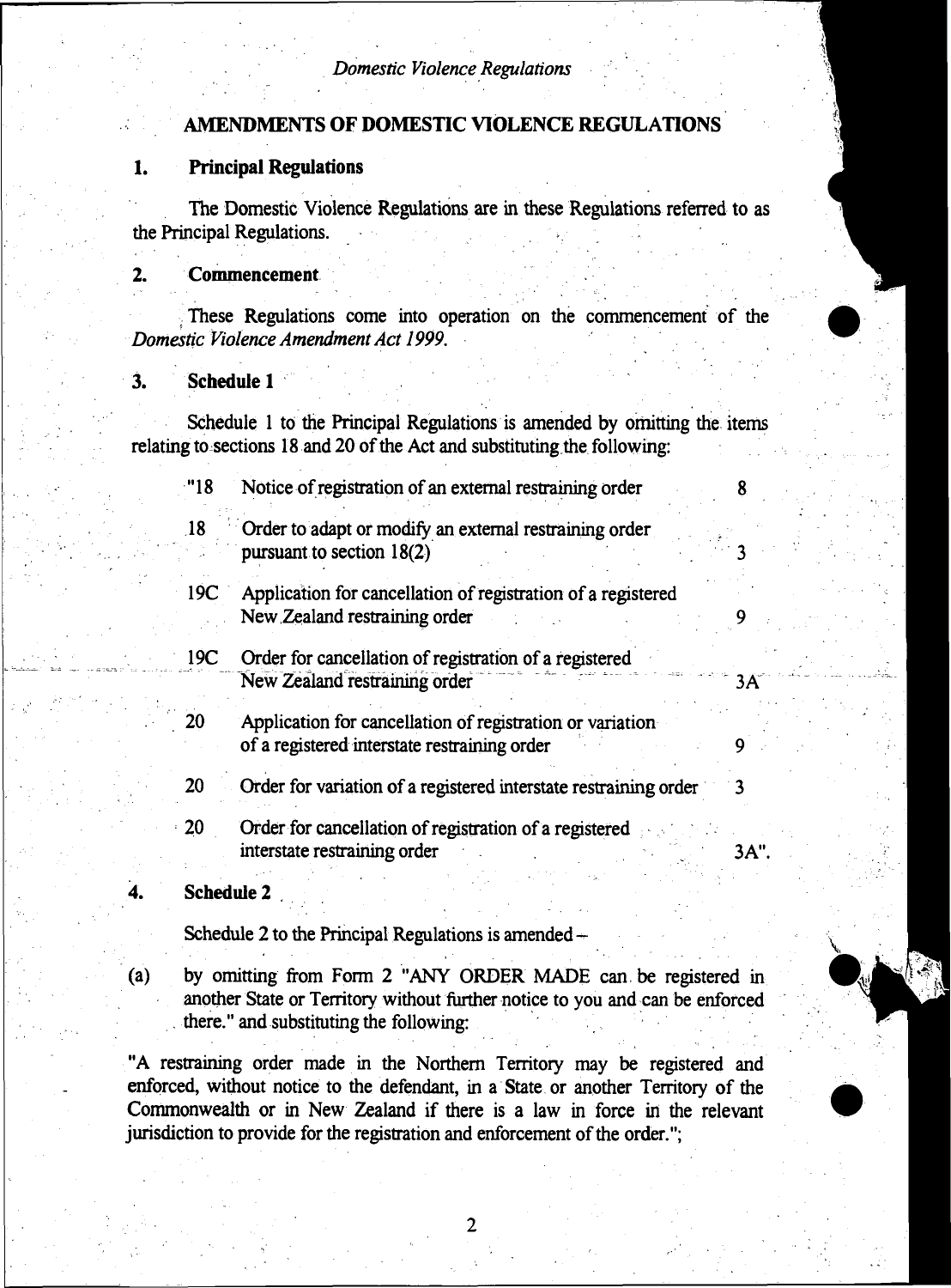### *Domestic Violence Regulations*

**(b) by omitting from Form 3 "non-compliance with this order renders you liable to a term of imprisonment for not more than 6 months or to a fine of not more than \$2,000 for a first offence; for a second or subsequent offence you" and substituting the following:**

**"Non-compliance with a restraining order renders the defendant liable to a term of imprisonment for not more than 6 months or to a fine of not more than \$2,000 for a first offence; for a second or subsequent offence the defendant";**

**(c) by omitting from Form 3 "upon registration this order is also enforceable in other Territories and States of Australia, BUT ONLY IF registered under the relevant law of those Territories or States." and substituting the following:**

**"A restraining order made or varied in the Northern Territory may be registered and enforced, without notice to the defendant, in'a State or another Territory of the Commonwealth or in New Zealand if there is a law in force in the relevant jurisdiction to provide for the registration and enforcement of the order.";**

**(d) by inserting after Form 3 the following:**

### **"FORM 3A**

### **NORTHERN TERRITORY OF AUSTRALIA**

**Sections 19C and 20**

*Domestic Violence Act*

### **ORDER FOR CANCELLATION OF REGISTRATION OF A REGISTERED ♦NEW ZEALAND / INTERSTATE\* RESTRAINING ORDER**

**Applicant:**

**Defendant:**

**Date of Application:**

**The Court orders:**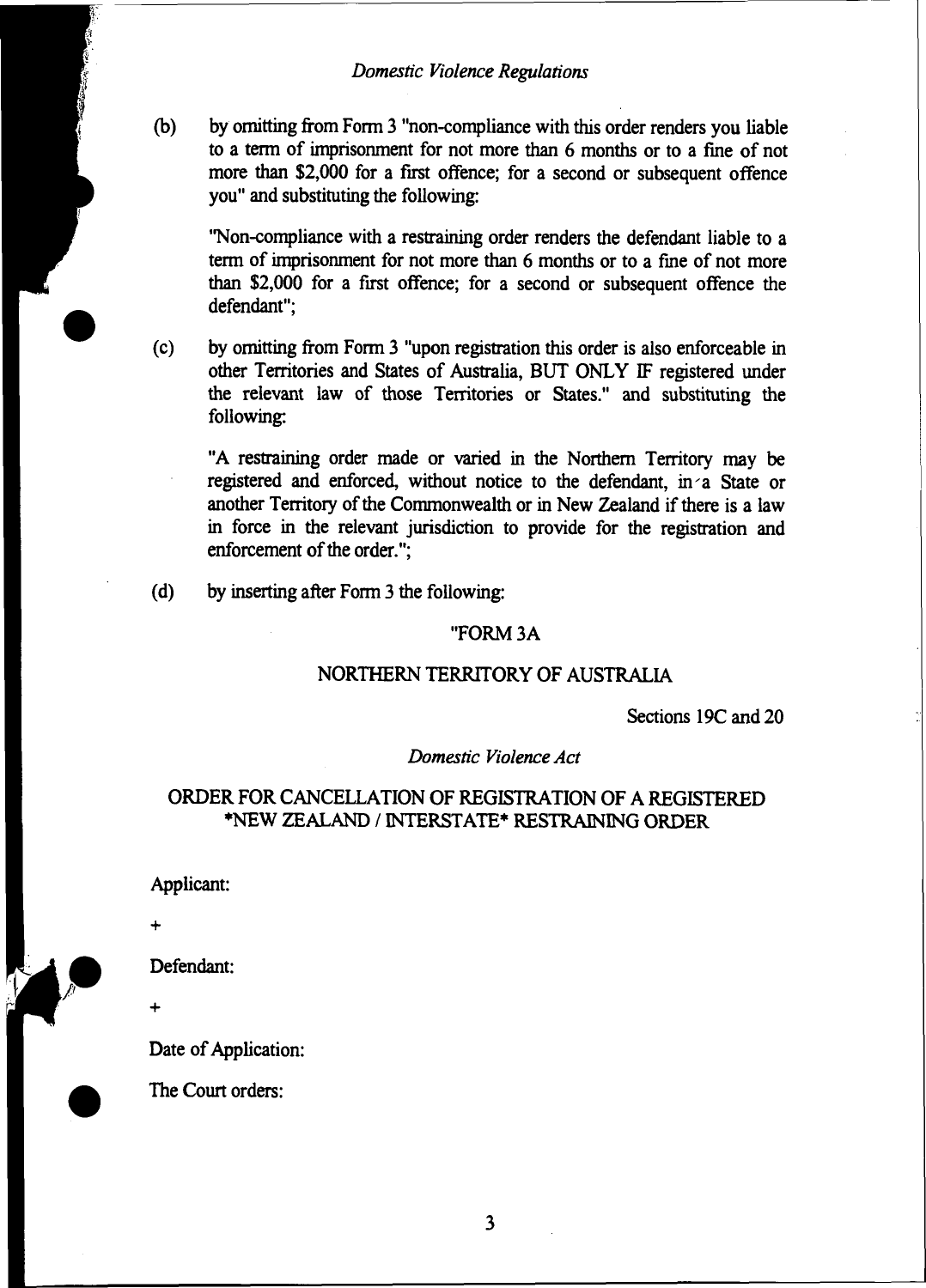#### *Domestic Violence Regulations*

**Dated**

**Magistrate**

**+ Insert name and address.**

**.\* Delete if inapplicable.**

**(e) by omitting from Form 4 "Upon registration the order is also enforceable in other Territories and States of Australia." and substituting the following:**

**"A restraining order made in the Northern Territory may be registered and enforced, without notice to you, in a State or another Territory of the Commonwealth or in New Zealand if there is a law in force in the relevant jurisdiction to provide for the registration and enforcement of the order.**

**(f) by omitting from Form 5 "Upon registration the order is also enforceable in other Territories and States of Australia, BUT ONLY IF registered under the relevant law of those Territories or States." and substituting the following:**

**"A restraining order made in the Northern Territory may be registered and enforced, without notice to you, in a State or another Territory of the Commonwealth or in New Zealand if there is a law in force in the relevant jurisdiction to provide for the registration and enforcement of the order.";**

**(g) by omitting from Form 6 "ANY ORDER MADE can be registered in another State or Territory without further notice to you and can be enforced there." and substituting the following:**

**"A restraining order made or varied in the Northern Territory may be registered and enforced, without notice to the defendant, in a State or another Territory of the Commonwealth or in New Zealand if there is a law in force in the relevant jurisdiction to provide for the registration and enforcement of the order.";**

**(h) by omitting from Form 6A "Upon registration the variation of the order is also enforceable in other Territories and States of Australia, BUT ONLY IF registered under the relevant law of those Territories or States." and substituting the following:**

**"A restraining order made or varied in the Northern Territory may be registered and enforced, without notice to you, in a State or another Territory of the Commonwealth or in New Zealand if there is a law in force in the relevant jurisdiction to provide for the registration and enforcement of the order.";**

4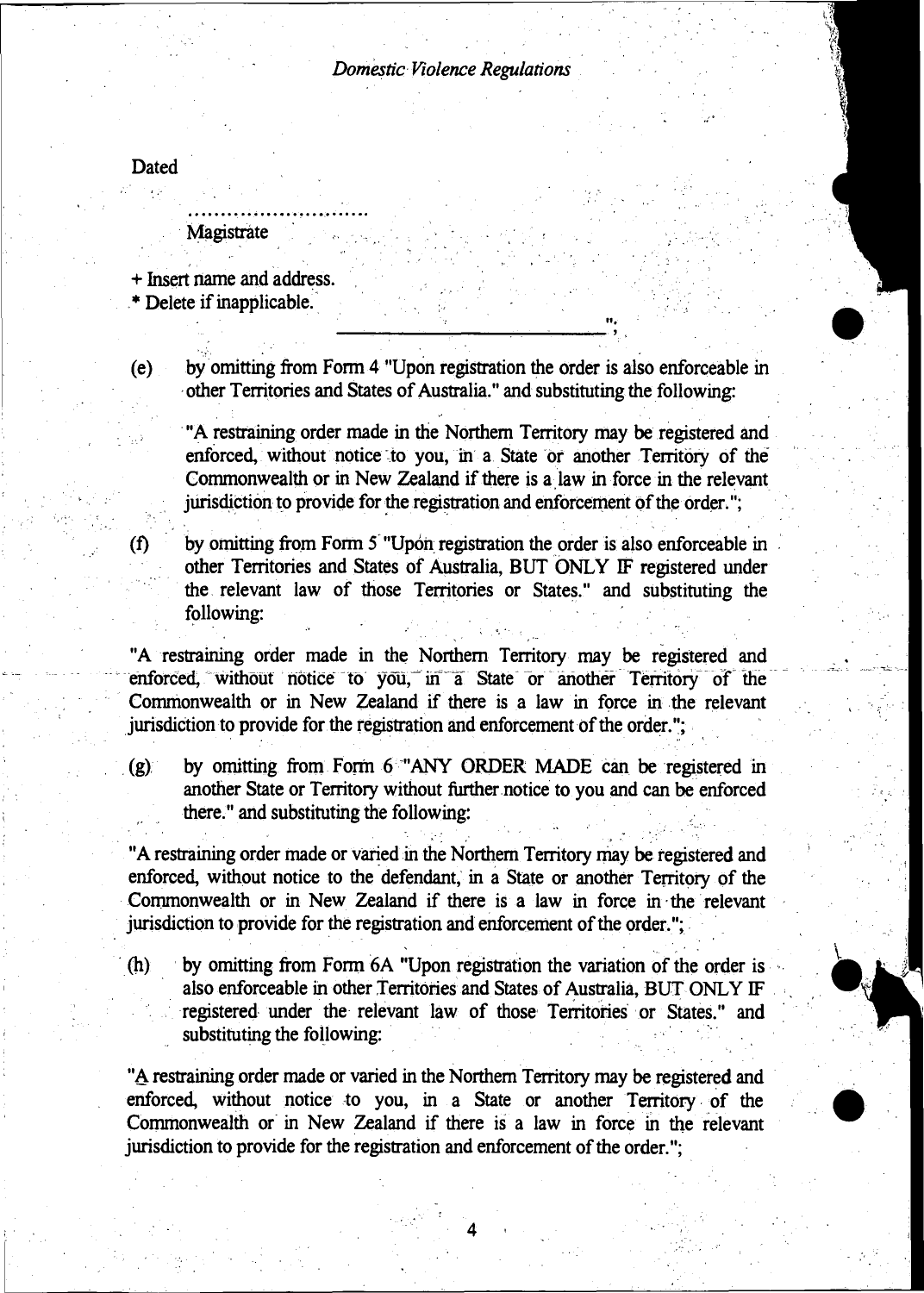**(j) by omitting from Form 6B "Upon registration the order as varied is also enforceable in other Territories and States of Australia." and substituting the following:**

**"A restraining order made or varied in the Northern Territory may be registered and enforced, without notice to you, in a State or another Territory of the Commonwealth or in New Zealand if there is a law in force in the relevant jurisdiction to provide for the registration and enforcement of the order.";**

**(k) by omitting from Form 7 "interstate restraining order is in force against the defendant in the State of\* and substituting die following:**

**"external restraining order is in force against the defendant in #";**

**(m) by adding at the end of Form 7 the following:**

**"#Insert the name of the State or Territory or New Zealand' as applicable.";**

- **(n) by omitting from the heading to Form 8 "INTERSTATE" and substituting "EXTERNAL";**
- **(p) by omitting from item (2) of the notes in Form 8 "interstate" and substituting "external"; and**
- **(q) by omitting Form 9 and substituting the following:**

#### **"FORM 9**

**Sections 19C and 20**

#### **NORTHERN TERRITORY OF AUSTRALIA**

*Domestic Violence Act*

## **APPLICATION FOR 'CANCELLATION OF REGISTRATION OF A REGISTERED \*NEW ZEALAND / INTERSTATE\* RESTRAINING ORDER ♦VARIATION OF A REGISTERED INTERSTATE RESTRAINING ORDER**



**APPLICANT:**

**DEFENDANT:**

5